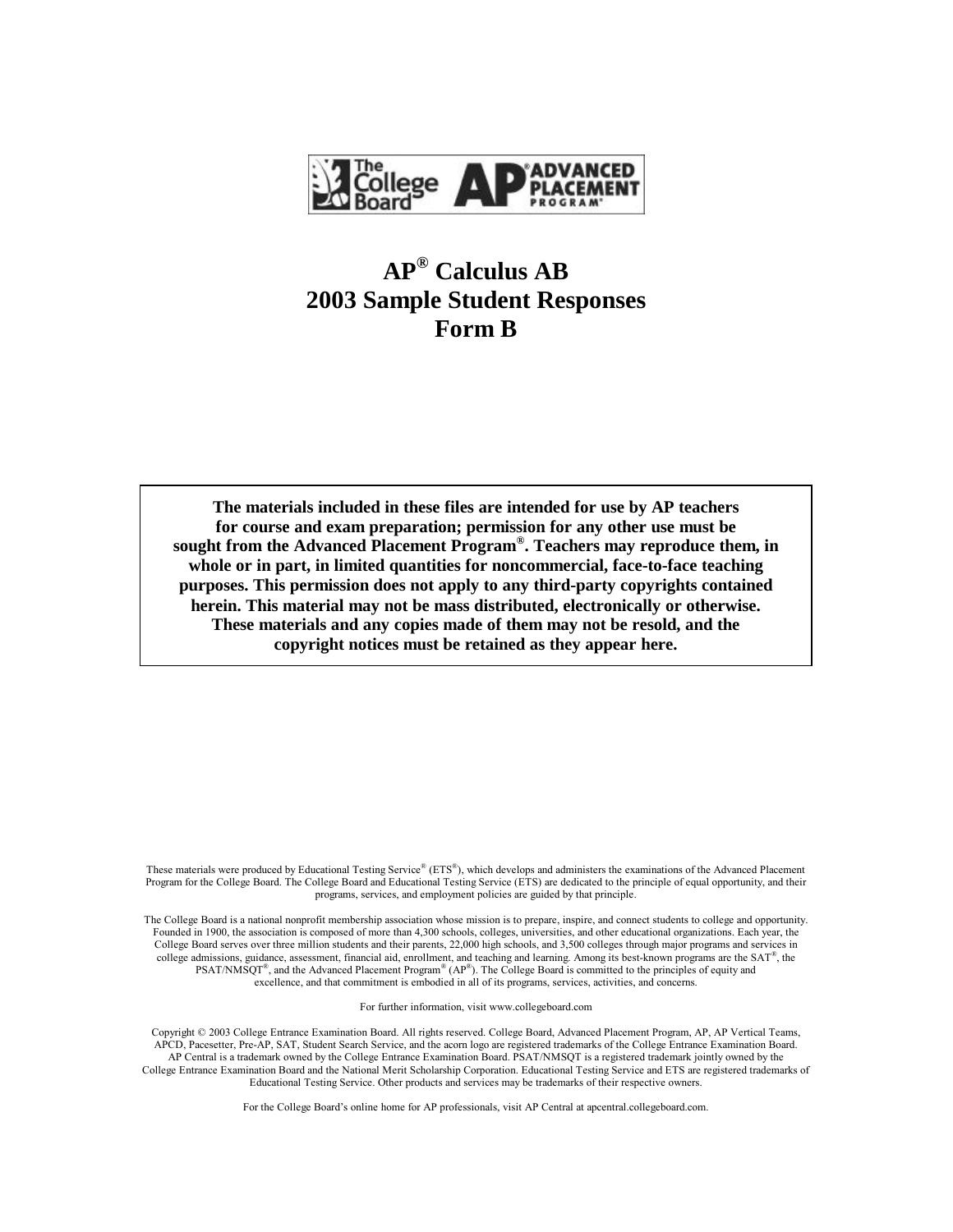



## **CALCULUS AB SECTION II, Part B** Time-45 minutes Number of problems-3

No calculator is allowed for these problems.

Work for problem 4(a)  
\n
$$
V(t) = -14e
$$
  
\n $Q(t) = v'(t) = -1(e^{(1-t)}) = -e^{1-t}$   
\n $Q(3) = -e^{1-3} = -e^{2} = -e^{2} = \frac{1}{e^{2}} = \frac{1}{e^{2}}$ 



Continue problem 4 on page 11.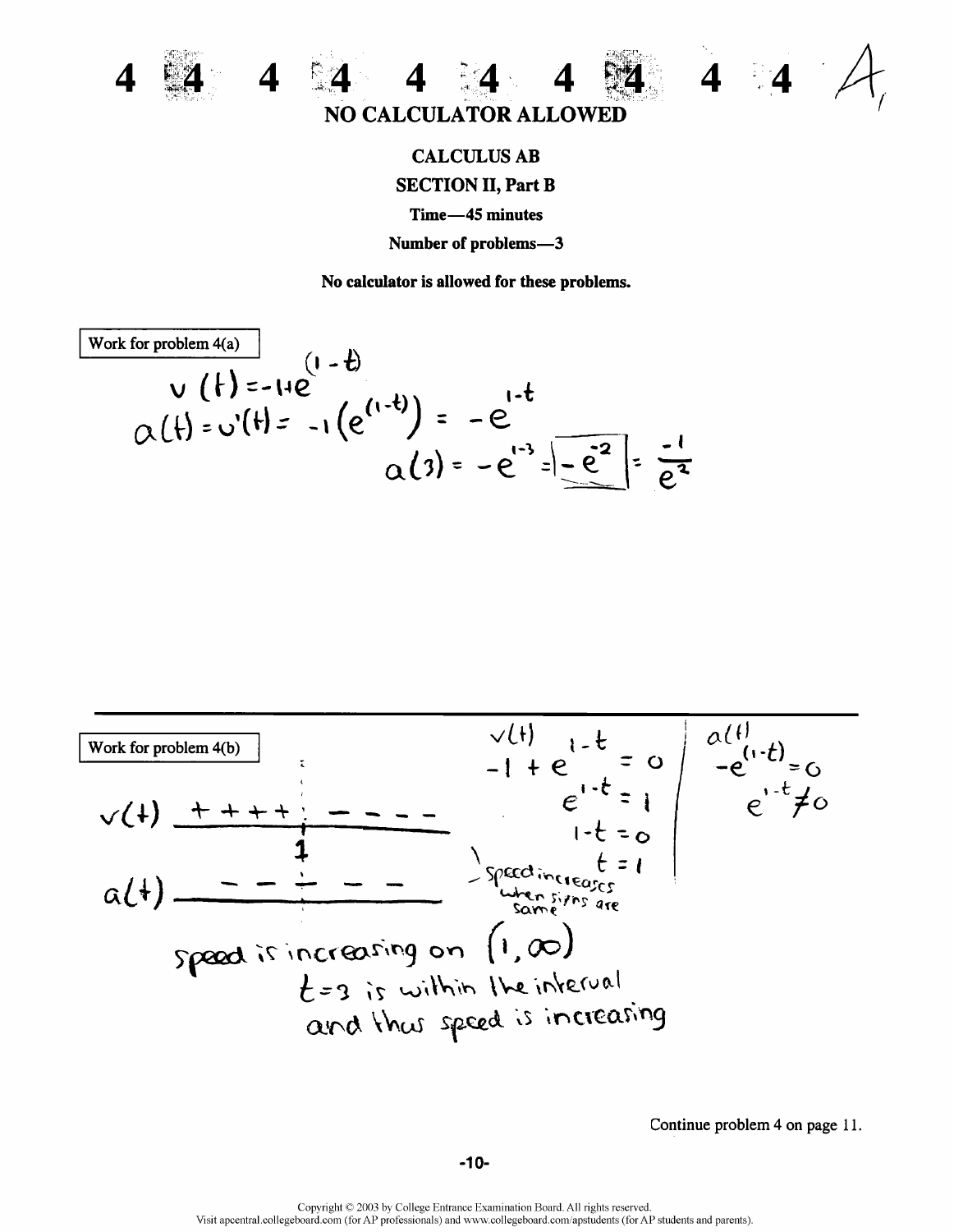

4 :4 4 4 4 4 4 4  $A$ **NO CALCULATOR ALLOWED** 



Work for problem 4(d)  
\n
$$
\frac{\text{Work for problem 4(d)}}{d\theta} = \int_{0}^{1} -1 + e^{1-t} dt = + - \int_{1}^{3} -1 + e^{1-t} dt =
$$
\n
$$
-t \int_{0}^{1} + -e^{1-t} \Big|_{0}^{1} + t \Big|_{1}^{3} + e^{1-t} \Big|_{1}^{3} =
$$
\n
$$
(-1 - 0) + (-1 + e) + (3 - 1) + (e^{2} - 1) =
$$
\n
$$
-1 - 1 + e + 2 + e^{2} - 1 = e + e^{2} - 1
$$

**GO ON TO THE NEXT PAGE.**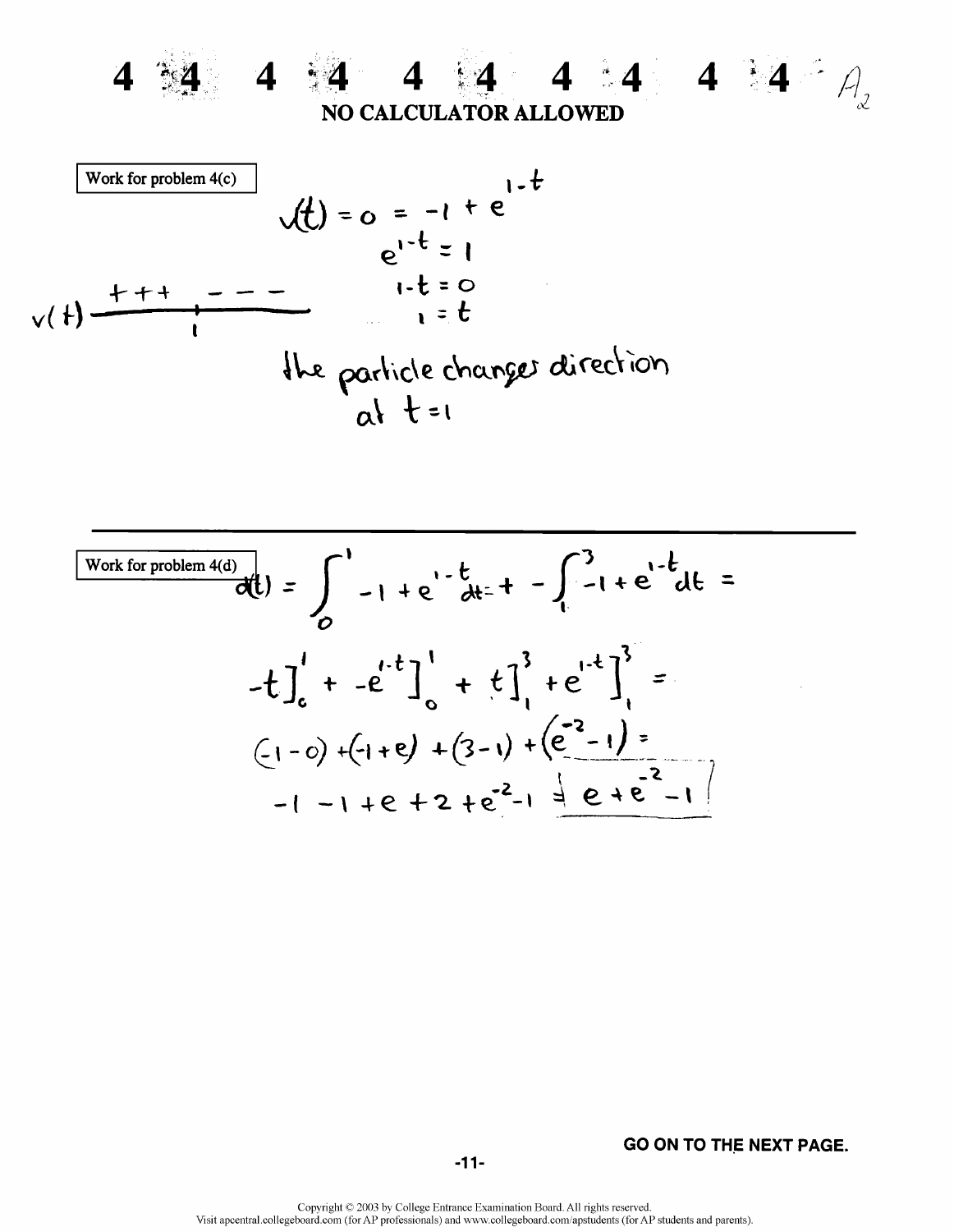

# **NO CALCULATOR ALLOWED**

 $4 \t14 \t4 \t4 \t14$ 

### **CALCULUS AB**

#### **SECTION II, Part B**

Time-45 minutes

Number of problems-3

No calculator is allowed for these problems.

 $v(t)$  = velocity  $d = accel$ . Work for problem 4(a)  $v(t) = -(te^{t-t})$  $= e^{1-t} - 1$  $v(ft) = a(ft) = e^{1-t}(-1)$ <br> $v(ft) = -e^{1-t}$  $e_1 = -e$ <br>at  $t=3$ , then, aced. is  $-e^{1-3} = -e^{-2} = -e^{-2}$ 

at  $t = 3$  acceleration is regative and velocity Work for problem 4(b)  $\frac{1}{2}$  and the summation is regained and vertice  $\frac{1}{e^2}$  -1 which is clearly negative (since  $\frac{1}{e^2}$  -1 which is clearly negative).<br>(since  $\frac{1}{e^2}$  -1). Thus since acceleration is usefully<br>velocity is decrea

Continue problem 4 on page 11.

 $4 \quad 4$